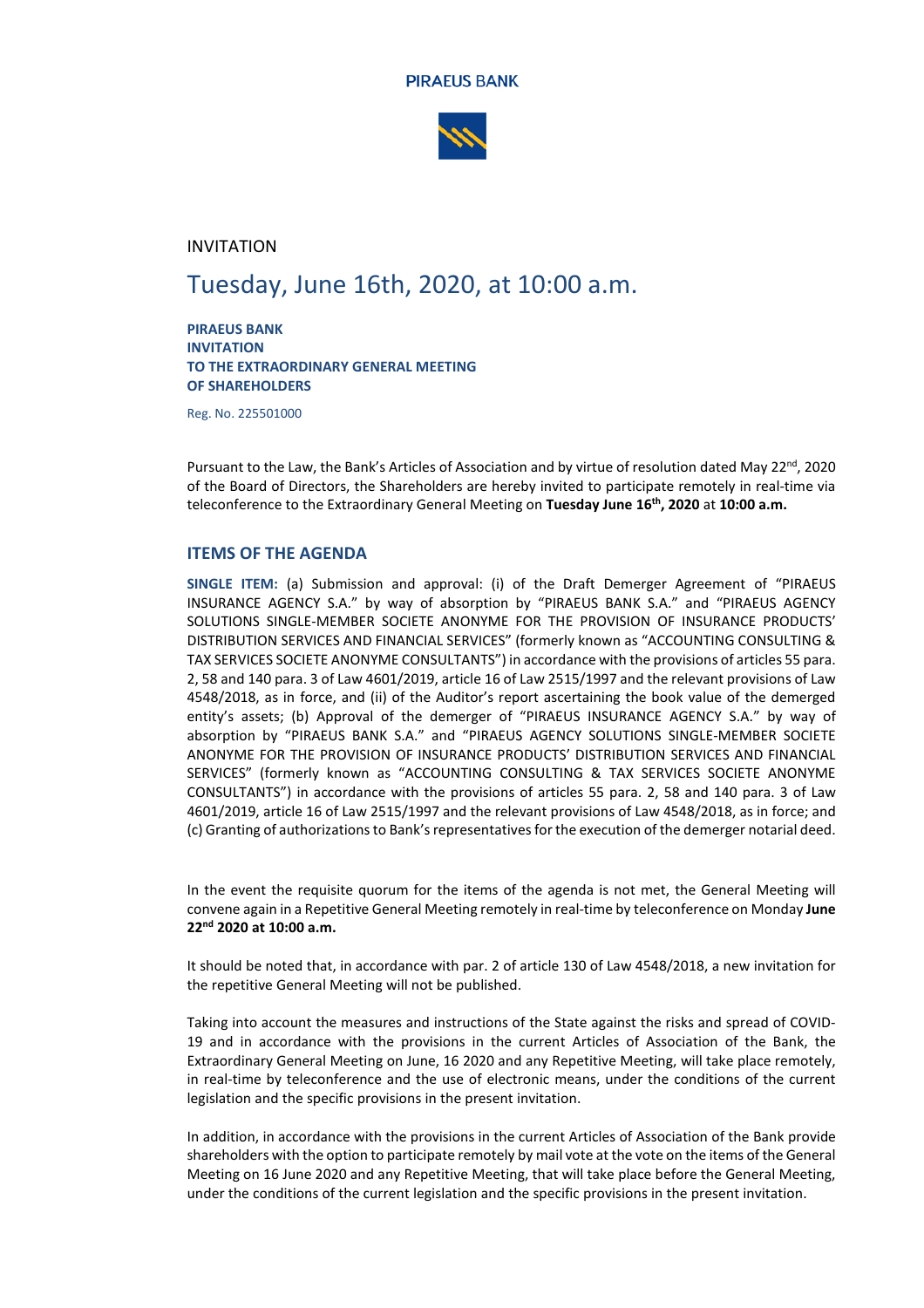

### A.RIGHT TO PARTICIPATE AND VOTE

Shareholders having the right to participate and vote in the Extraordinary General Meeting (**EGM**) dated **June 16th, 2020,** as well as in the Repetitive General Meeting **dated June 22nd, 2020 (RGM)** are those registered on **June 11st, 2020**, i.e. at the opening of the fifth day prior to the date of the Extraordinary General Meeting (**Record Date**), in the electronic registry of the Dematerialized Securities System ("DSS"), managed by "Hellenic Central Securities Depository" (HCSD).

The shareholder status on the Record Date and the Record Date of the **RGM** is verified through the direct electronic linkup of the Bank with the records of the Dematerialized Securities System ("DSS").

The exercise of the right to participate and vote does not require the blocking of shares or any other relevant process which restricts the shareholders' ability to sell and/or transfer shares during the period between the **Record Date** or the **Record Date of the RGM** and **the date of the relevant General Meeting (EGM or RGM)**.

# B.PROCEDURE FOR REMOTE PARTICIPATION AND VOTING IN REAL TIME BY **TELECONFERENCE**

In order for shareholders to participate and vote at the **EGM** on June 16th 2020 or at the **RGM** which will take place remotely, in real-time by teleconference, without their physical presence, they or their proxies must create and use an electronic shareholder account at the internet platform that has been developed by the Athens Exchange Group to provide remote General Meeting services, in real-time, by teleconference to listed companies on the website [www.athexgroup.gr/AXIAeShareholdersMeeting.](http://www.athexgroup.gr/AXIAeShareholdersMeeting)

The internet platform is provided by the company "Hellenic Central Securities Depository SA." while the WEBEX tool/service team from Cisco Hellas SA is used for the teleconference.

In order to access the internet platform a personal computer, a smartphone or a tablet is required, a browser installed, and internet access.

In order for a shareholder or his/her proxy to create an account in the internet platform above, a valid electronic mail (email) account and a mobile telephone number are required by the shareholder or his/her proxy.

If, on accessing the internet platform the above information entered by the shareholder does not match the date registered in the Dematerialized Securities System and have been provided to the Company by the Hellenic Central Securities Depository as part of its services to facilitate shareholder identification for remote general meetings which are provided to listed companies in accordance with Decision No 8 of the Board of Directors of the Hellenic Central Securities Depository, "Services to facilitate shareholder identification in remote general meetings & provision of 2-factor authentication when investors access ATHEXCSD electronic services", shareholders must provide or update the information above, in order to create the account.

**For this purpose, shareholders are requested to contact without delay the Operator of their Account where the shares of the Company are kept, or any other intermediary, that provides them with custody services for the shares of the Company, as the case may be, in order to notify them or to update their valid email address and mobile telephone number for identification.**

**Further instructions to participate at the General Meeting by teleconference will be posted on the website of the Bank and will be sent via email to shareholders that have completed the above procedure and are eligible to participate at the EGM or the RGM.**

For any questions and for instructions, shareholders may contact the Shareholders' Services Department of the Bank by email at [ShareholdersMeeting@piraeusbank.gr](mailto:sharesdept@piraeusbank.gr) or by telephone at +30 210 3739301 and +30 210 3335039 (daily between 09.00 –17.00).

Furthermore, starting with the publication of the present and until the end of the General Meeting, a help desk will operate that will provide information and support shareholders and their representatives at + 30 210 3366120 or by email at [AXIAeShareholdersMeeting@athexgroup.gr](mailto:AXIAeShareholdersMeeting@athexgroup.gr)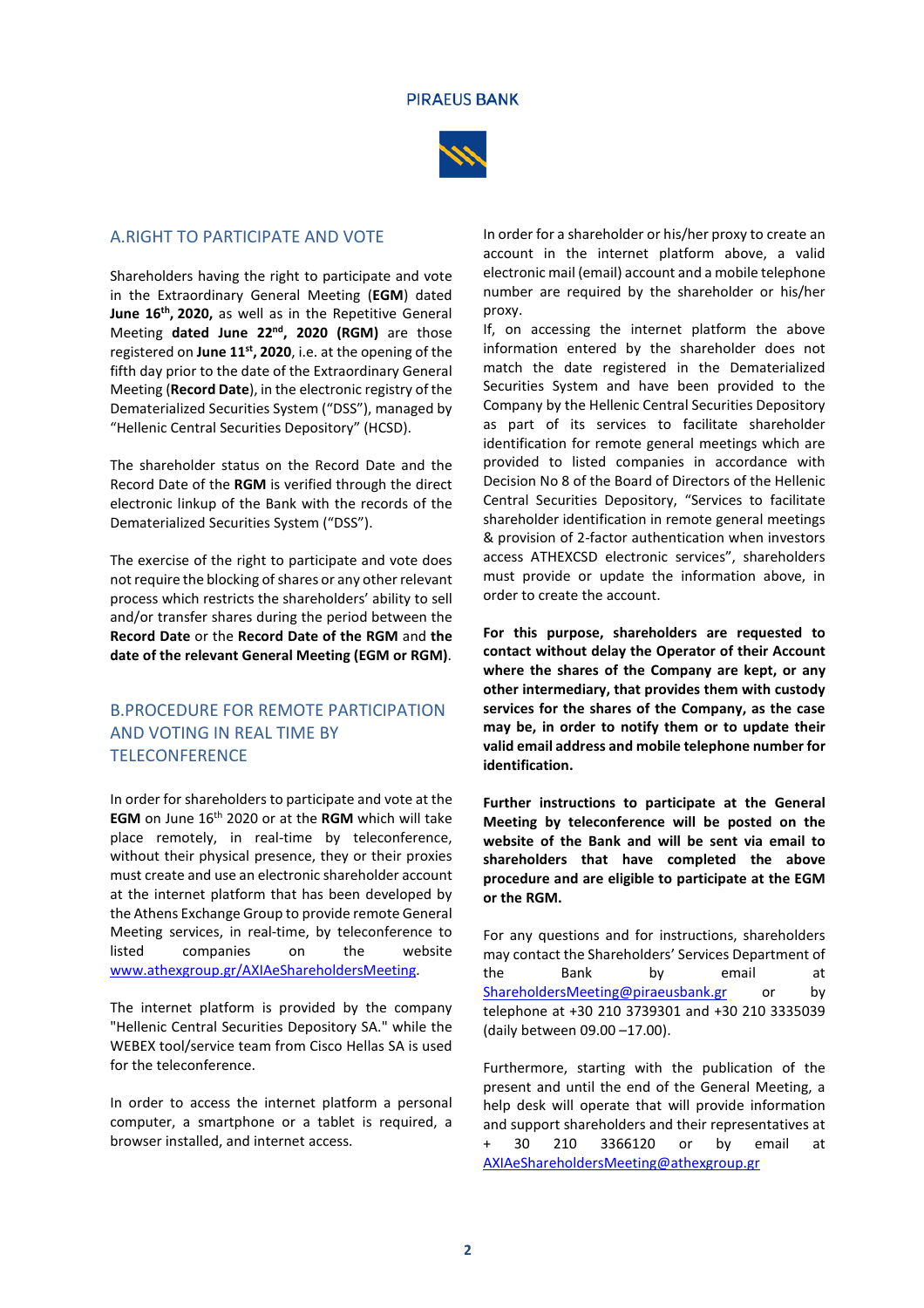

Shareholders that will participate at the **EGM** by teleconference in real-time are taken into consideration for the formation of the quorum and majority and will be able to exercise their rights effectively during the General Meeting.

Shareholders who are successfully connected to the internet platform will be able to participate in the **EGM**  in real-time by teleconference via a link that will either be sent to them via email or will be available on the online platform.

By activating the Cisco Webex application through the link at the beginning of the **EGM**, the shareholders will have the ability to:

i) follow the proceedings of the **EGM** with electronic or audiovisual means,

ii) take the floor and address the General Meeting orally during the **EGM**,

and, at the same time, through the internet platform they will have the ability to:

iii) vote in real time during the **EGM** on the matters of the daily agenda,

iv) receive information on the recording of their vote.

# C. PROCEDURE FOR REMOTELY PARTICIPATING IN THE VOTE BEFORE THE GENERAL MEETING [MAIL VOTE]

I. In addition, shareholders have the option to participate remotely, in person or by proxy, at the vote on the item of the **EGM** that will take place before the General Meeting,

Specifically, shareholders that wish to participate and vote remotely on the item of the **EGM** that will take place before the General Meeting, can make use of this option:

a) Either by exercising the right to vote before the **EGM** through the internet platform [www.athexgroup.gr/AXIAeShareholdersMeeting](http://www.athexgroup.gr/AXIAeShareholdersMeeting) which they have previously created an account and have successfully registered as described in B. above, during the time period **from Friday 12.06.2020 at 12.00 and until twenty-four (24) hours before the** 

#### **date of the EGM (i.e. until 10:00 on 15.06.2020 at the latest)**.

b) Or by completing and submitting the "Mail vote document" with the signature authenticated, to the Shareholders' Services Department of the Bank (9, Mitropoleos, Athens, or sending digitally signed by using a recognized digital signature (qualified certificate) by the proxy or the shareholder, via email at [ShareholdersMeeting@piraeusbank.gr](mailto:sharesdept@piraeusbank.gr) **at least twenty-four (24) hours before the date of the EGM (i.e. by 10.00 on 15.06.2020 at the latest)**.

The mail vote document is available to shareholders in hard copy at the Shareholders' Services Department of the Bank (9, Mitropoleos, tel. +30 210 3739301 and +30 210 3335039), and in electronic form on the website of the Bank

[https://www.piraeusbankgroup.com.](https://www.piraeusbankgroup.com/) 

Shareholders that vote as above before the EGM are counted to form the quorum and majority, provided that the votes in question have been received by the Company **by 10:00 on 15.06.2020 at the latest.** 

II. It is noted that shareholders that wish to appoint proxies to participate remotely at the vote on the items of the EGM which will take place before the General Meeting, **can appoint up to one (1) proxy;** the appointment must be made **at the latest forty-eight (48) hours before the date of the EGM (i.e. by 10:00 on 14.06.2020 at the latest), as specifically described below in D II.** 

Following this deadline, it will not be possible to participate by proxy in the vote that will take place **before the EGM**.

III. If the quorum, as required by the Law and the Articles of Association in order to decide the whole or part of the original daily agenda, is not obtained during the meeting of **16th June 2020**, at the RGM which will take place on **22.06.2020 at 10:00**, the right to vote remotely, by mail vote **must be exercised again**, by a vote that will take place before the General Meeting, in the following ways:

a) Either by exercising again the right to vote before the General Meeting through the internet platform [www.athexgroup.gr/AXIAeShareholdersMeeting](http://www.athexgroup.gr/AXIAeShareholdersMeeting) in which they have previously created an account and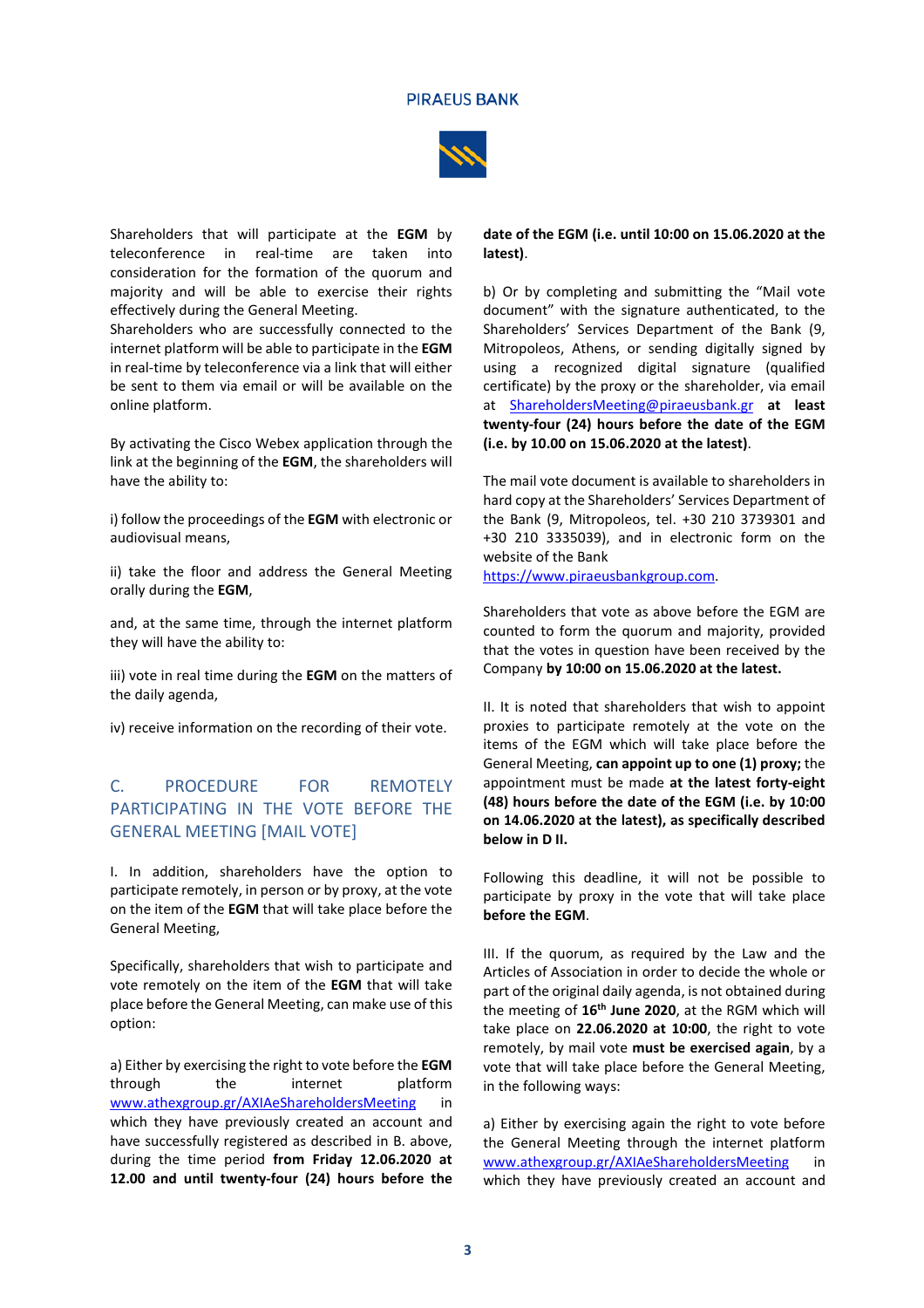

have successfully registered as described in B. above, during the time period **from Thursday 18.06.2020 at 12:00 and until twenty-four (24) hours before the date of the RGM (i.e. until 10:00 on 21.06.2020 at the latest)**.

b) Or by completing and submitting the "Mail vote document" with the signature authenticated, to the Shareholders' Services Department of the Bank (9, Mitropoleos, Athens,  $1<sup>st</sup>$  floor) or sending digitally signed by using a recognized digital signature (qualified certificate) by the proxy or the shareholder, via email at [ShareholdersMeeting@piraeusbank.gr](mailto:sharesdept@piraeusbank.gr) **at least twenty-four (24) hours before the date of the Repetitive General Meeting (i.e. by 10:00 on 21.06.2020 at the latest)**.

Shareholders that vote as above before the General Meeting are counted for the formation of the quorum and majority, provided that the votes in question are received by the Company **by 10:00 on 21.06.2020** at the latest.

IV. For the potential **RGM** on **22.06.2020**, shareholders that had not appointed a proxy for the **EGM,** or wish to replace the proxy that had been appointed, in order to participate remotely at the vote that will take place before the General Meeting, they **can appoint up to one (1) proxy, whose appointment must be made at least forty-eight (48) hours before the date of the General Meeting (i.e. by 10:00 on 20.06.2020 at the latest), as specifically mentioned below in D II.** 

After that date, it will not be possible to participate by proxy at the vote that will take place **before** the **RGM**.

For any questions and for instructions, shareholders may contact the Shareholders' Services Department of the Bank by email at [ShareholdersMeeting@piraeusbank.gr](mailto:sharesdept@piraeusbank.gr) or by telephone at +30 210 3739301 and +30 210 3335039 (daily between 09.00 – 17.00).

In addition, shareholders are asked to confirm that the "Mail Vote document" is successfully sent and received by the Bank, and can, for this purpose, call +30 210 +30 210 3739301 and +30 210 3335039 (Shareholders' Services Department).

# D. PROCEDURE FOR PARTICIPATION AND VOTING BY PROXY

I. Shareholders participate in the **GM** and vote either in person or by proxy. Each shareholder may appoint up to three (3) proxies. However, if a shareholder possesses shares of the Bank that are held in more than one Investor Securities Account, the above restriction cannot prevent the shareholder from appointing different proxies for the shares in each investor account for a particular General Meeting. A proxy appointment can be freely recalled. A proxy that acts for more than one shareholders can vote differently for each shareholder.

Shareholders may appoint a proxy for one or more General Meetings and for a specific period of time. The proxy votes in accordance with the shareholder's instructions, if there are any. Non-compliance by the proxy with the instructions received does not affect the validity of the decisions of the General Meeting, even if the proxy's vote was decisive in achieving the majority.

The proxy votes in accordance with the shareholders' instructions, as long as these are in place is obliged to file the required voting instructions for at least one (1) year from the date of the **EGM** or the **RGM.**

The shareholder proxy is obliged to notify the Bank, before the start of the General Meeting, about any specific event, which may be useful to shareholders in order to ascertain the risk that the proxy may serve other interests besides the interests of the shareholder.

A conflict of interest may arise particularly when the representative is:

a) A shareholder that exercises control of the Company, or other legal person or entity that is controlled by that shareholder,

b) A member of the Board of Directors or in general of the management of the Company or a shareholder that exercises control of the Company, or other legal person or entity that is controlled by that shareholder, which exercises control of the Company.

c) An employee or a certified auditor of the Company or a shareholder that exercises control, or other legal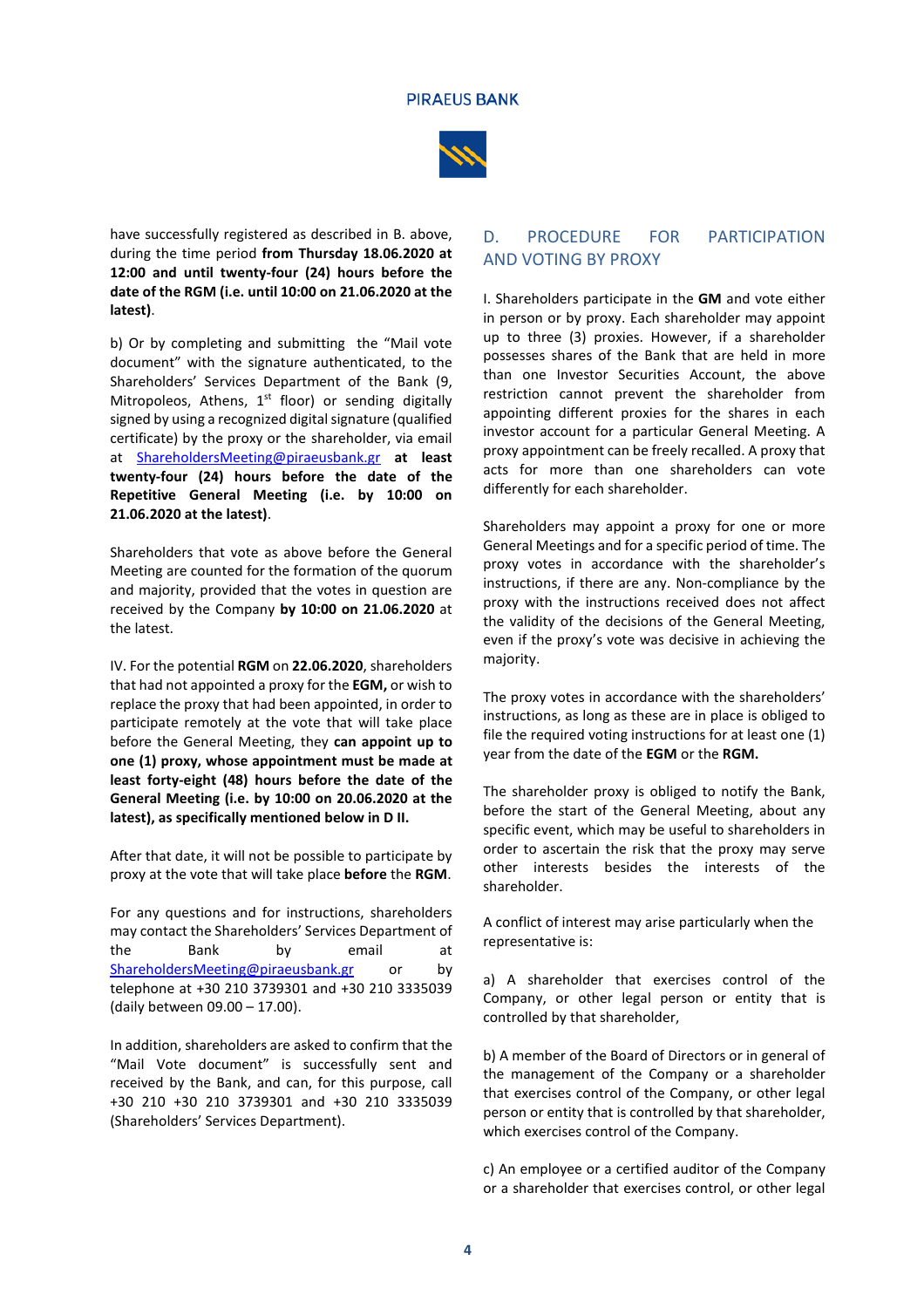#### **PIRAEUS BANK**



person or entity that is controlled by a shareholder that exercises control of the Company.

d) A spouse or a relative in the first degree with one of the private individuals that are mentioned in cases a) to c).

The appointment and revocation or replacement of the proxy or representative takes place in writing or by electronic means that are submitted to the Bank at least forty-eight (48) hours before the appointed date of the General Meeting. Notification of the appointment and revocation or replacement of the proxy by electronic means is by electronic mail at the email address on the Invitation to the General Meeting.

II. **Specifically** for shareholder participation by proxy at the EGM on 16<sup>th</sup> June 2020 (or any Repetitive Meetings), remotely in real-time by teleconference, or by shareholder participation by proxy at the vote on the items of the **EGM** that will take place before the General Meeting, shareholders or their custodian can appoint up to one (1) proxy, whose appointment must be made at least forty-eight (48) hours before the date of the EGM (i.e. **by 10:00 on 14.06.2020 at the latest**).

Upon receipt of the information above by the Company, and based on the email address and mobile telephone of the representative, as declared in the proxy document, an account is created for the proxy on the internet platform; the proxy is informed by email in order to activate the account in order to exercise the rights of the shareholder in accordance with what is referred to in B. and C. above.

The Bank has made available documents:

a) To appoint a proxy to participate in the **EGM** on June 16<sup>th</sup>, 2020 remotely in real-time by teleconference; and

b) To appoint a proxy to vote on the items of the **EGM** that will take place before the General Meeting on June 16<sup>th</sup>, 2020.

These documents are available to shareholders in hard copy at the Shareholders' Services Department of the Bank (9, Mitropoleos, Athens, Tel.: +30 210 3739301 and +30 210 3335039), and in electronic form on the website of the Bank

[https://www.piraeusbankgroup.com.](https://www.piraeusbankgroup.com/)

The abovementioned documents should be filled-in, signed with the signature authenticity verified, and submitted to the Shareholders Services Department of the Bank, at 9, Mitropoleos, Athens or be sent digitally signed by using a recognized digital signature (qualified certificate) by the proxy or shareholder by e-mail at [ShareholdersMeeting@piraeusbank.gr](mailto:sharesdept@piraeusbank.gr) at least forty eight (48) hours before the date of the **EGM** .

Shareholders are asked to confirm for the successful dispatch of the appointment in writing and receipt by the Bank and may contact by telephone for this reason: +30 210 3739301 and +30 210 3335039 (Shareholders Services Department).

### E. SHAREHOLDER MINORITY RIGHTS

In the context of the General meeting, the shareholders of the Bank have, among others, the following rights:

- **(i)** Shareholders representing at least one twentieth (1/20) of the paid-up share capital may request, that the Board of Directors includes additional items on the agenda of the **ΕGM**, by means of an application submitted at least fifteen (15) days prior to the date of the EGM. In this instance this application must be delivered to the Board of Directors until **June 1st, 2020**.
- **(ii)** Shareholders representing at least one twentieth (1/20) of the paid-up share capital may request of the Board of Directors, upon submission of a respective application, to provide the shareholders with draft resolutions for items included in the initial or revised **ΕGM** agenda, at least seven (7) days prior to the date of **EGM**. This application must be submitted to the Board of Directors until **June 9th, 2020**. The draft resolutions are available to the shareholders according to the provisions of paragraph 3 of article 123 of Law 4548/2018, at least six (6) days before the date of the General Meeting.
- **(iii)** With the submission of a respective application shareholders may request of the Board of Directors to provide the **ΕGM** with specific information with respect to Bank's business, to the extent that this is useful for the actual assessment of the items of the agenda, at least five (5) days prior to the date of the **EGM**. This application must